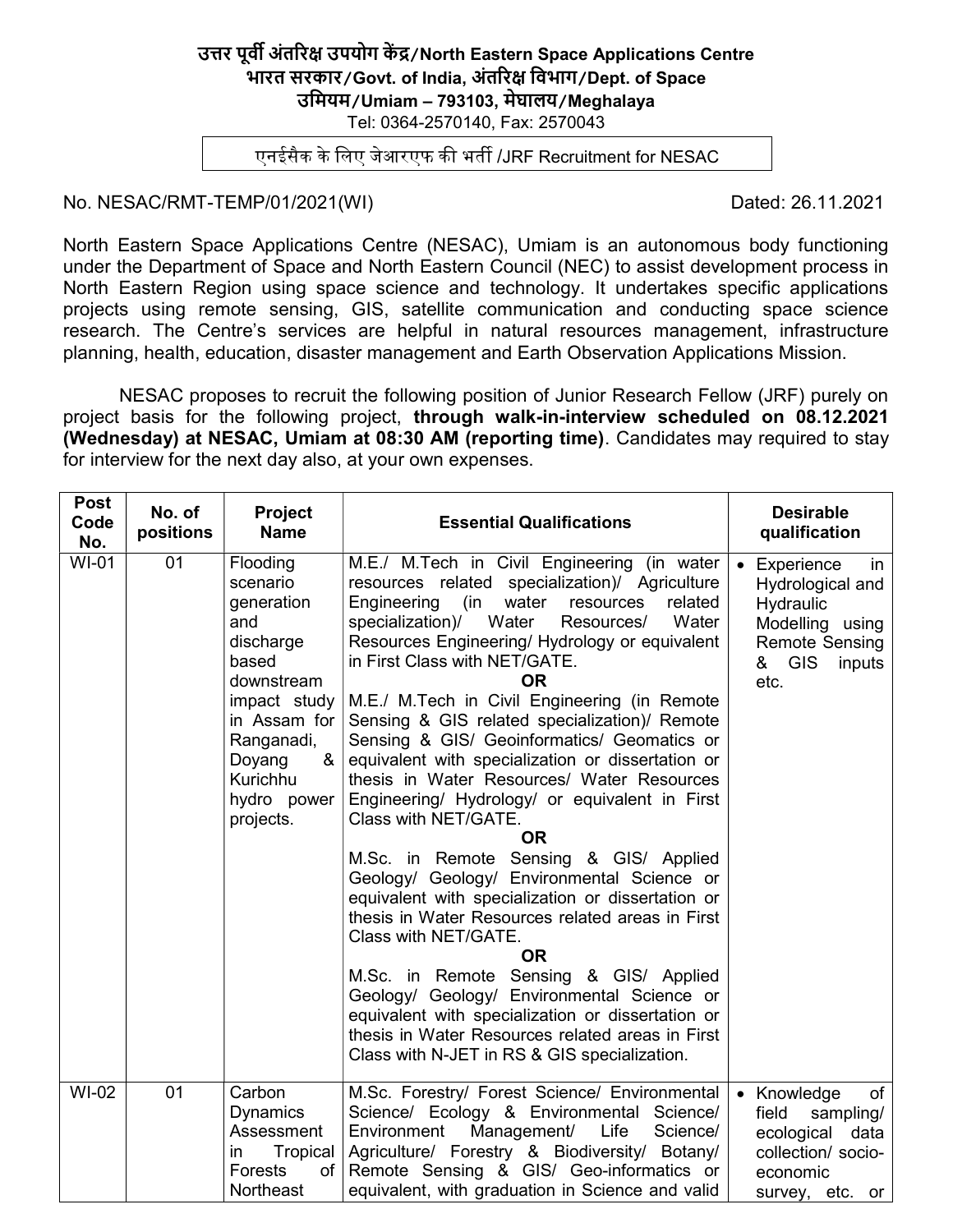| India        | using   NET/GATE.                                                                                                                                                                                                                                                                              | handling RS & |
|--------------|------------------------------------------------------------------------------------------------------------------------------------------------------------------------------------------------------------------------------------------------------------------------------------------------|---------------|
| Multi-Sensor | <b>OR</b>                                                                                                                                                                                                                                                                                      | GIS software. |
| Data.        | M.Sc. Forestry/ Forest Science/ Environmental<br>Science/ Ecology & Environmental Science/<br>Environment Management/ Life Science/<br>Agriculture/ Forestry & Biodiversity/ Botany/<br>Remote Sensing & GIS/ Geo-informatics or<br>equivalent, with graduation in Science and valid<br>N-JET. |               |
|              | <b>OR</b>                                                                                                                                                                                                                                                                                      |               |
|              | M.Tech in Remote Sensing & GIS/ Geo-<br>informatics/ Spatial Information or equivalent<br>with Graduation in Science and<br>valid<br>NET/GATE.                                                                                                                                                 |               |

# NOTE:

- I. The applicants for JRF positions should qualify one of the following tests and the year of acquiring qualification along with score have to be furnished in the online applications:
	- i. CSIR-UGC National Eligibility Test, including NET-Lecturership
	- ii. Graduate Aptitude Test in Engineering (GATE) conducted by MHRD
	- iii. Joint Admission Test (JAM) conducted by MHRD
	- iv. Biotechnology Eligibility Test & Test conducted in Bio-informatics by Bio-informatics National **Consortium**
	- v. Joint Entrance Screening Test (JEST), Joint Graduate Entrance Examination for Biology & Interdisciplinary Life Sciences (JGEEBILS) conducted by Department of Atomic Energy.
	- vi. All India Competitive Examination (AICE) conducted by the Indian Council of Agricultural Research.
	- vii. State Level Eligibility Test (SLET) conducted on behalf of the UGC by the National Testing Agency.
	- viii. NESAC JRF Eligibility Test (N-JET). The N-JET 2018 was conducted at NESAC on 13.03.2018. Candidates having valid Score Cards may apply directly.
- II. NET/NET Equivalent qualifications should be in the discipline/specialization of the essential qualification.

## III. All Engineering disciplines, GATE qualification is mandatory.

- IV. Post Graduate Degree in Professional Course or M.E/M.Tech/M.Plan OR Post Graduate Degree in Basic Science or M.Sc./B.E/B.Tech/B.Plan in the selection process are described through any one of the following:
	- (a) Scholars who are selected through National Eligibility Test CSIR-UGC NET including lectureship (Assistant professorship) and GATE.
	- (b) The selection process through National level examinations conducted by Central Government Departments and their Agencies and Institutions such as DST, DBT, DAE, DOS, DRDO, MHRD, ICAR,ICMR, IIT, IISc, IISER etc.

# 1. GENERAL NOTE:

- (i) Candidates having M.E./M.Tech degree in the relevant discipline must clearly mention with supporting proof, the specialization/ dissertation/ thesis in the relevant field for consideration of their application.
- (ii) Teaching experience in the related fields will be considered provided necessary supporting document by the concerned authority of the Institute on the list of subjects taught by the applicant.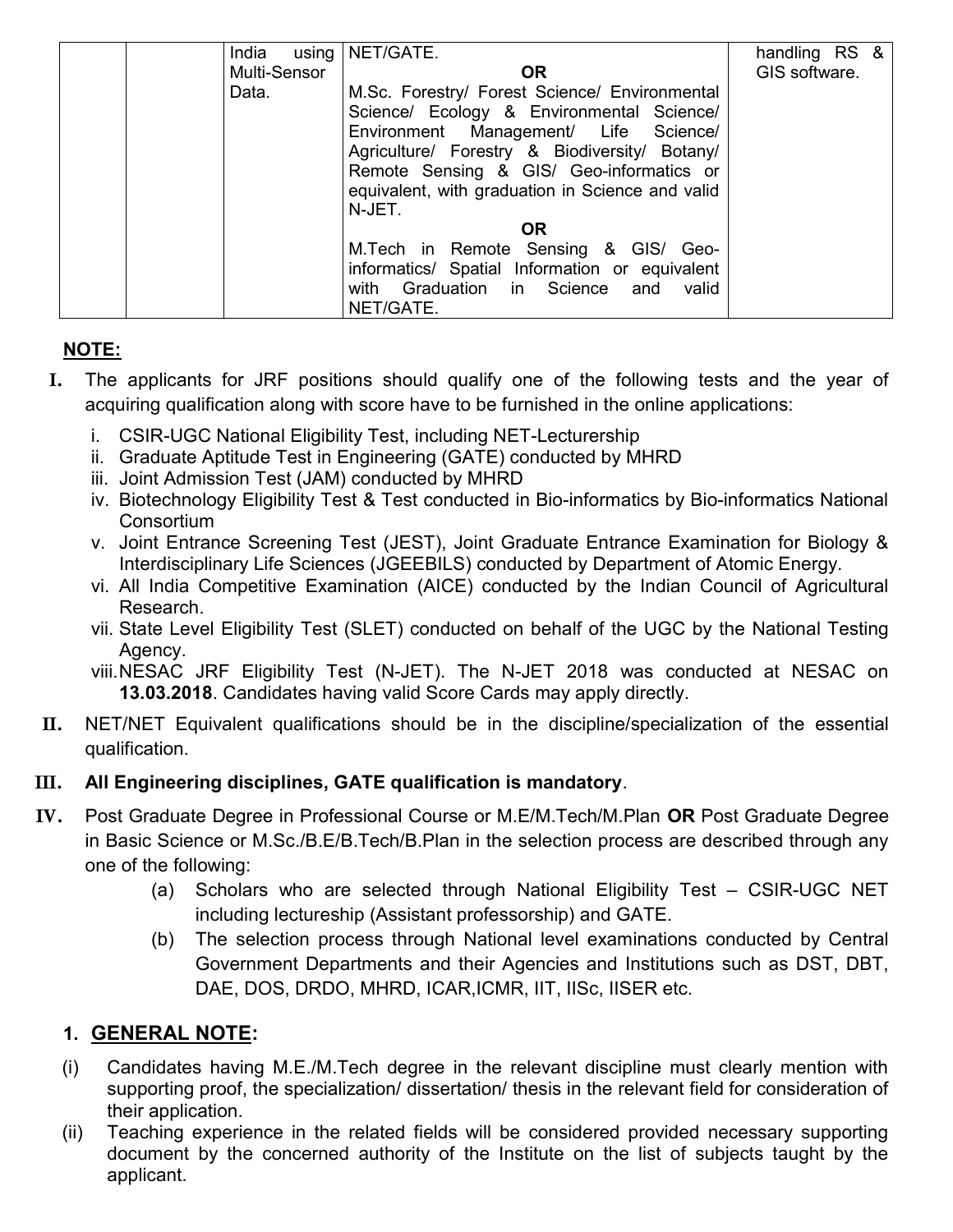- (iii) Experience letter should contain the details of work done by the applicant under different projects.
- (iv) In case of foreign degree holders where the documents/degree/certificates are not in English then translation and authorized transcription must be attached and equivalency certificate from Association of Indian University (AIU) must also be scanned and attached. Failure to produce equivalency certificate at the time of interview shall lead to disqualification.
- (v) The qualification prescribed and the benchmark are only the MINIMUM requirement and fulfilling the same does not automatically make a candidate eligible for Interview.
- (vi) The Centre reserves the right not to fill up any of the posts, if it so decides.
- 2. AGE LIMIT: Maximum Age 28 years as on 08.12.2021 but relaxable by 5 years in case of SC/ST and 3 years in case of OBC candidates. Age relaxation as per Government of India orders are applicable to Ex-Servicemen, Persons with Disabilities (PWD).

## 3. TENURE OF THE POSITIONS:

All the above positions are purely on project basis and co-terminus with the project without any provision for regularization. Junior Research Fellows will be engaged initially for ONE YEAR or the period of the Project whichever is earlier and is extendable for further periods based on assessment of their work and requirement of project. The maximum period of engagement of Junior Research Fellow shall not exceed FIVE years or project duration whichever is earlier. The fellowship will not confer any claim or right for regular employment in NESAC and the services are liable to be terminated without any notice and without assigning any reasons thereof.

The Director, NESAC reserves the right to cancel/postpone the interview without any reason thereof. He also reserves the right to terminate the services, even before completion of the project for which no appeal thereof shall be made.

## 4. EMOLUMENTS & OTHER BENEFITS: Fellowship amount: ₹ 31,000/-

In addition to the above mentioned fellowship amount, HRA at the prescribed rates in force at the place of posting/HRA sanctioned under the respective project whichever is less will be paid and Medical benefits for self only will be allowed as per extant rules. The fellowship amount shall be taken as Basic pay for this purpose.

Junior Research Fellows are eligible only for casual leave. Maternity leave as per Govt. of India instructions would be available to all female JRFs. Apart from this, the candidates selected will not be entitled to any benefits or concessions admissible to regular employees.

The Centre provides canteen facilities, library facilities, free transport facilities etc.

## 5. HOW TO APPLY:

Interested and eligible candidates are required to directly come to the venue along with their Biodata (as per prescribed format) and all relevant original documents in proof of details furnished in the Biodata along with a set of self-attested photocopies. Candidates who are already employed under Central/State Government, Public Sector Undertakings or Autonomous Bodies will also have to produce the **'No Objection Certificate'**, in original, at the time of interview. In case the candidate fails to produce any of the above documents or if any information furnished in the Biodata is found to be wrong or false, the candidate will not be interviewed. The Biodata form at is hosted in the NESAC web-site www.nesac.gov.in.

 Biodata should be neatly typed in the prescribed Biodata Format and then print-out to be taken. Hand written Biodata will not be accepted.